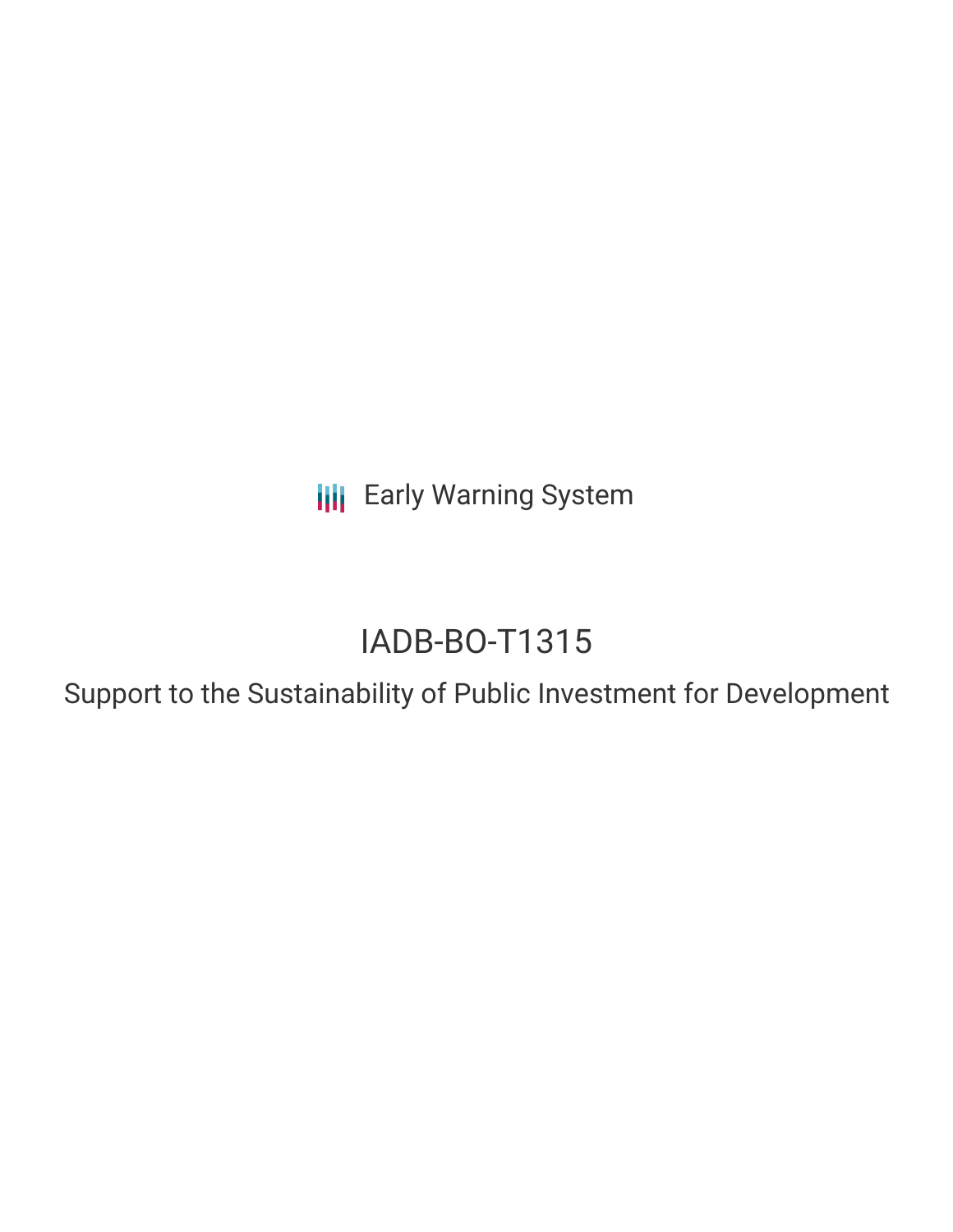

### **Quick Facts**

| <b>Countries</b>               | Bolivia                                   |
|--------------------------------|-------------------------------------------|
| <b>Financial Institutions</b>  | Inter-American Development Bank (IADB)    |
| <b>Status</b>                  | Active                                    |
| <b>Bank Risk Rating</b>        | C                                         |
| <b>Voting Date</b>             | 2018-09-14                                |
| <b>Borrower</b>                | Government of Bolivia                     |
| <b>Sectors</b>                 | Law and Government, Technical Cooperation |
| <b>Investment Type(s)</b>      | Grant                                     |
| <b>Investment Amount (USD)</b> | \$ 0.20 million                           |
| <b>Project Cost (USD)</b>      | \$ 0.20 million                           |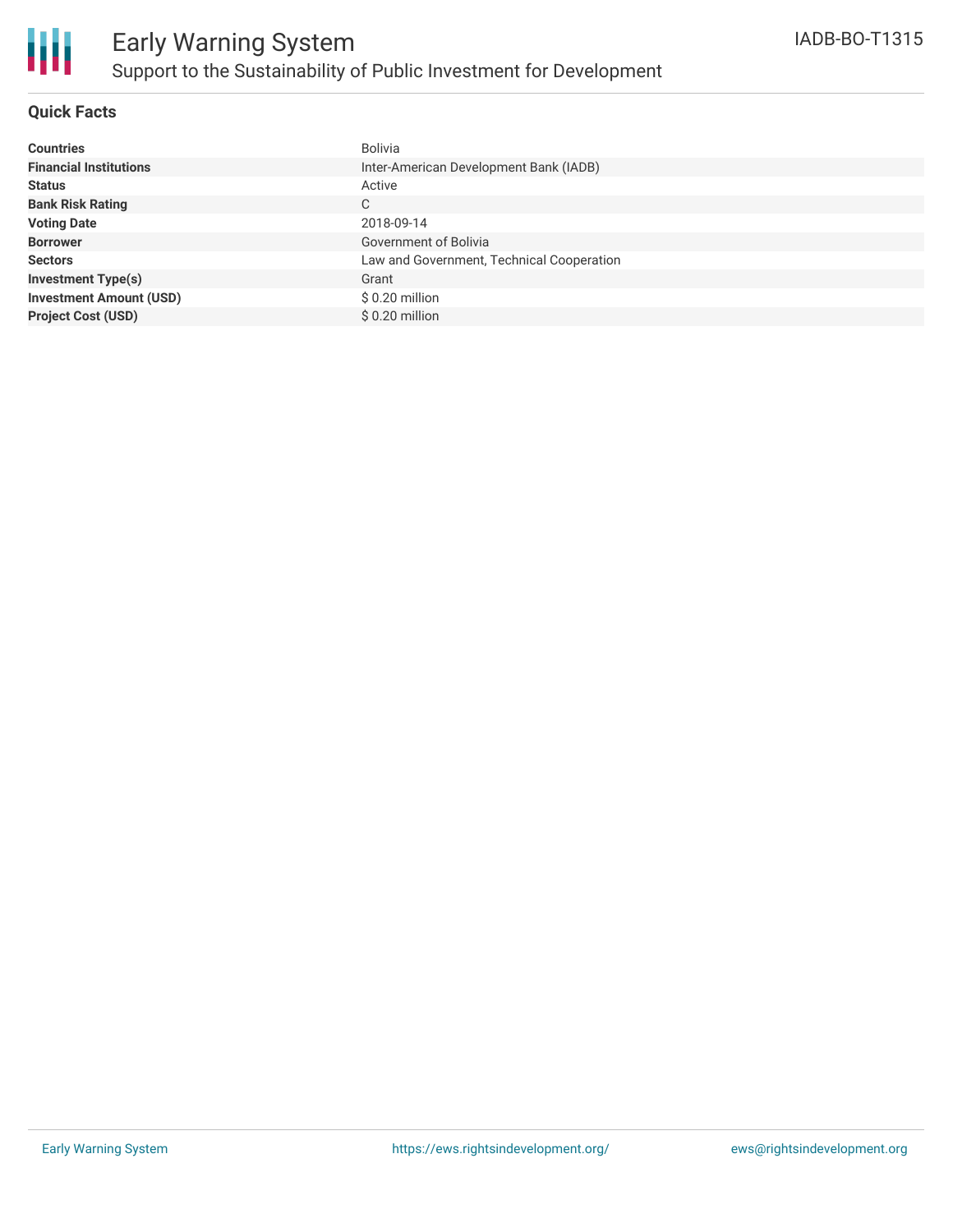

### **Project Description**

The objective of this technical cooperation will be to assist in improving the efficiency of spending on public investment in Bolivia. Specifically, the TC will support the reform of pre-investment processes in public infrastructure in the following areas: a) optimization of management systems in the public preinvestment; b) improvement to the multi-annual investment programing procedures; c) design and implementation of sustainable financial, institutional and technical systems for national preinvestment management; d) design and implementation of procedures, methodologies, and evaluation techniques that assist investment prioritization, and a proposal for the organizational re-design for the directorate of public investment; and e) design and support to implementation of institutional strengthening initiatives for the viceministry of public investment. The TC will offer operational support, through the implementation of these activities, to the preparation of the investment operation BO-L1111 "Preinvestment Support Program for Development II".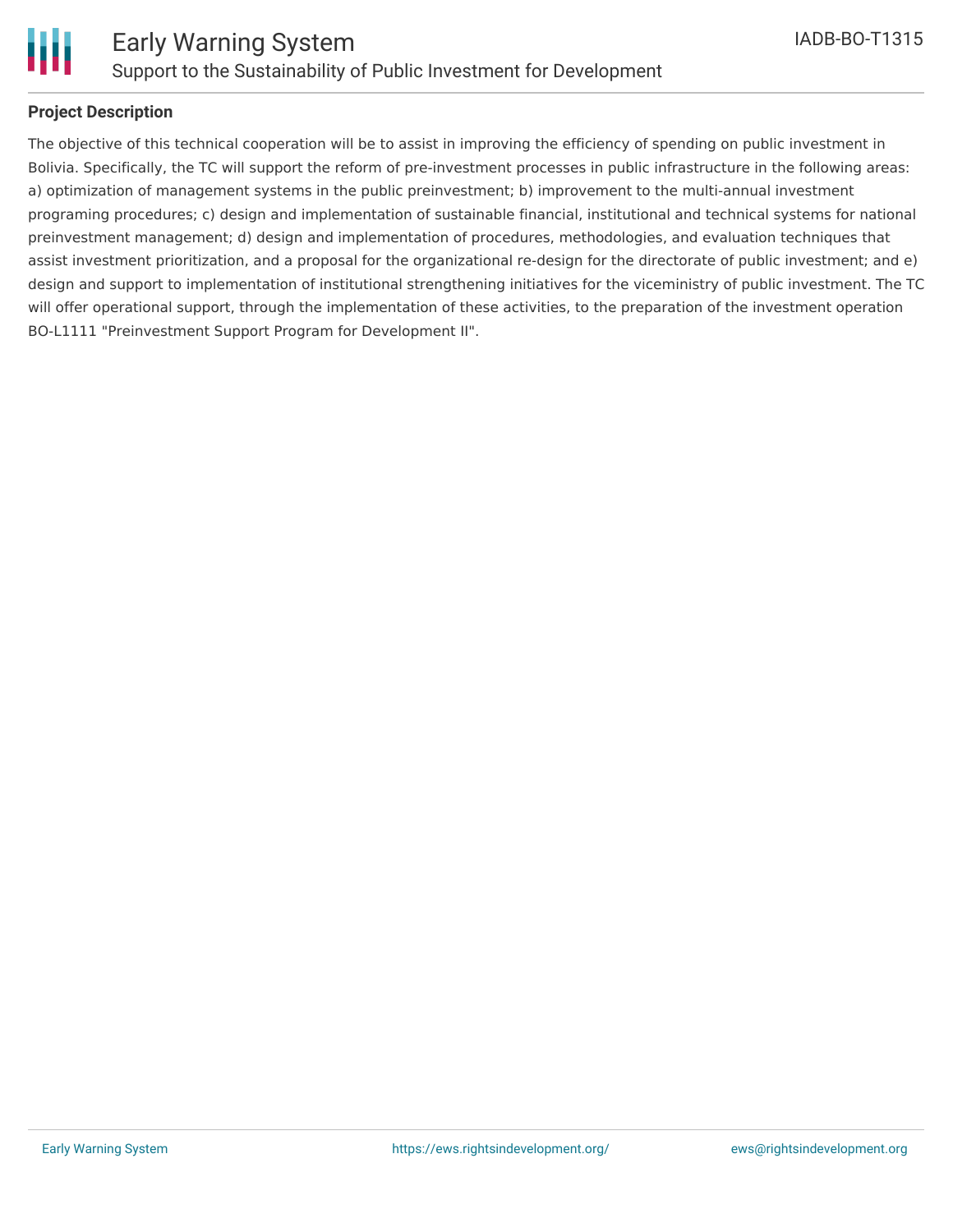

# Early Warning System Support to the Sustainability of Public Investment for Development

### **Investment Description**

• Inter-American Development Bank (IADB)